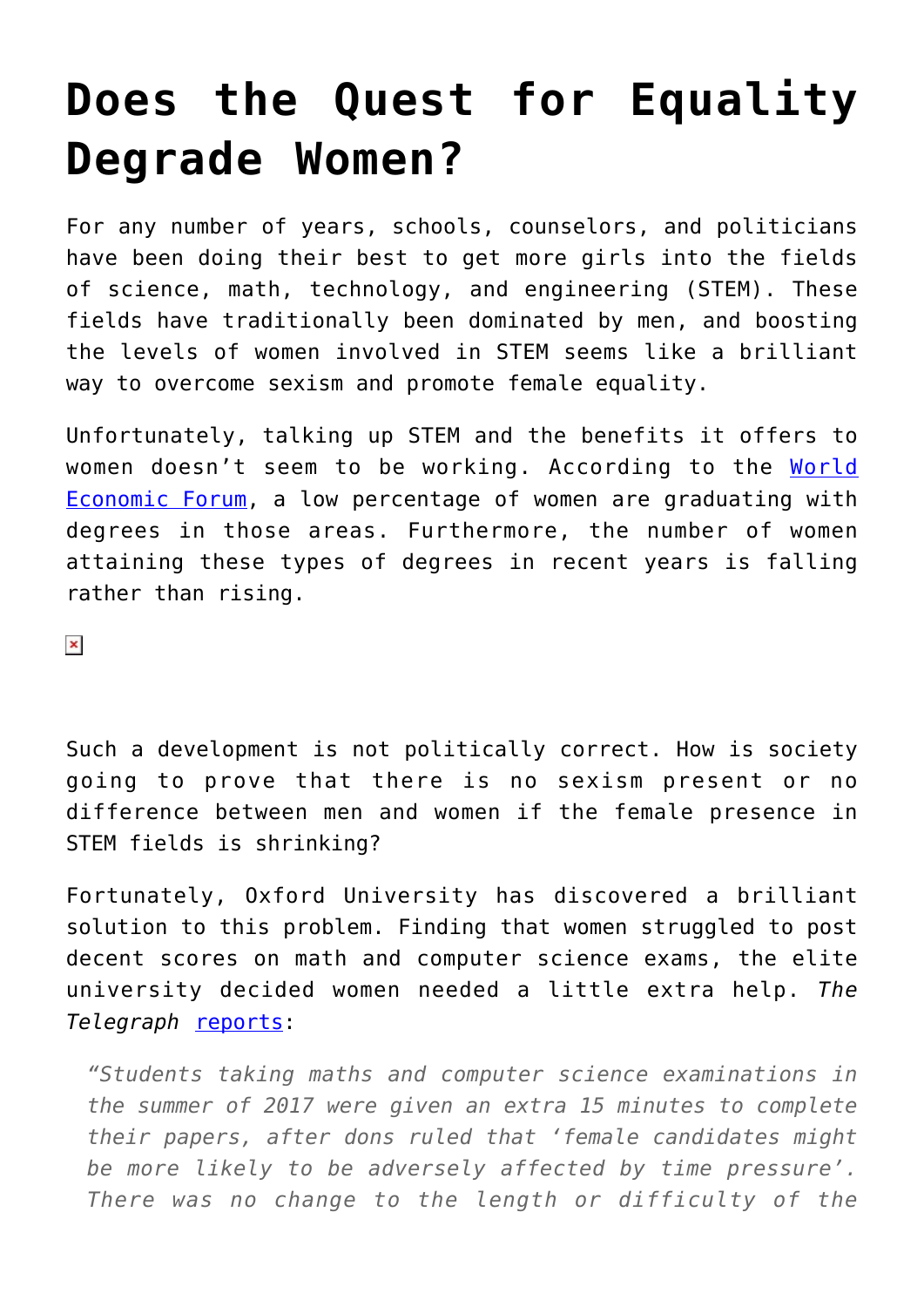*questions.*

*It was the first time such steps had been taken. In previous years, the percentage of male students awarded first class degrees was double that of women and in 2016 the board of examiners suggested that the department make changes to improve women's grades."*

Despite this extra boost, *The Telegraph* reports that men still achieved much higher grades than their female counterparts.

The irony is, such a move presents an interesting form of doublespeak. On one hand, it aims to make the sexes more equal by admitting more females into the STEM fields. On the other hand, it gives a major nod to the reality that men and women are different. Both sexes received extra time on exams, but it was for the sake of women that such a move was made. In other words, women were degraded in the name of equality.

American scholar and author Richard Weaver recognized this fact in the late 1940s when he penned *[Ideas Have Consequences.](https://www.amazon.com/gp/product/022609006X/ref=as_li_qf_sp_asin_il_tl?ie=UTF8&tag=intelltakeo0d-20&camp=1789&creative=9325&linkCode=as2&creativeASIN=022609006X&linkId=34ffd91914fad12b0bb94f9c5b4e3722)* Weaver believed that equality had "blinded" the population and put women at a distinct disadvantage:

*"Women has increasingly gone into the world as an economic 'equal' and therefore competitor of man (once again equality destroys fraternity). … The ultimate reason lies in the world picture, for once woman has been degraded in that picture – and putting her on a level with the male is more truly a degradation than an elevation – she is more at the mercy of economic circumstances. If we say that woman is identical with man except in that small matter of division of labor in the procreation of the species, which the most rabid egalitarian is driven to accept, there is no reason why she should not do man's work…. So hordes of women have gone into industry and business, where the vast majority of them labor without heart and without incentive. Conscious of their displacement, they see no ideal in the task. And, in fact,*